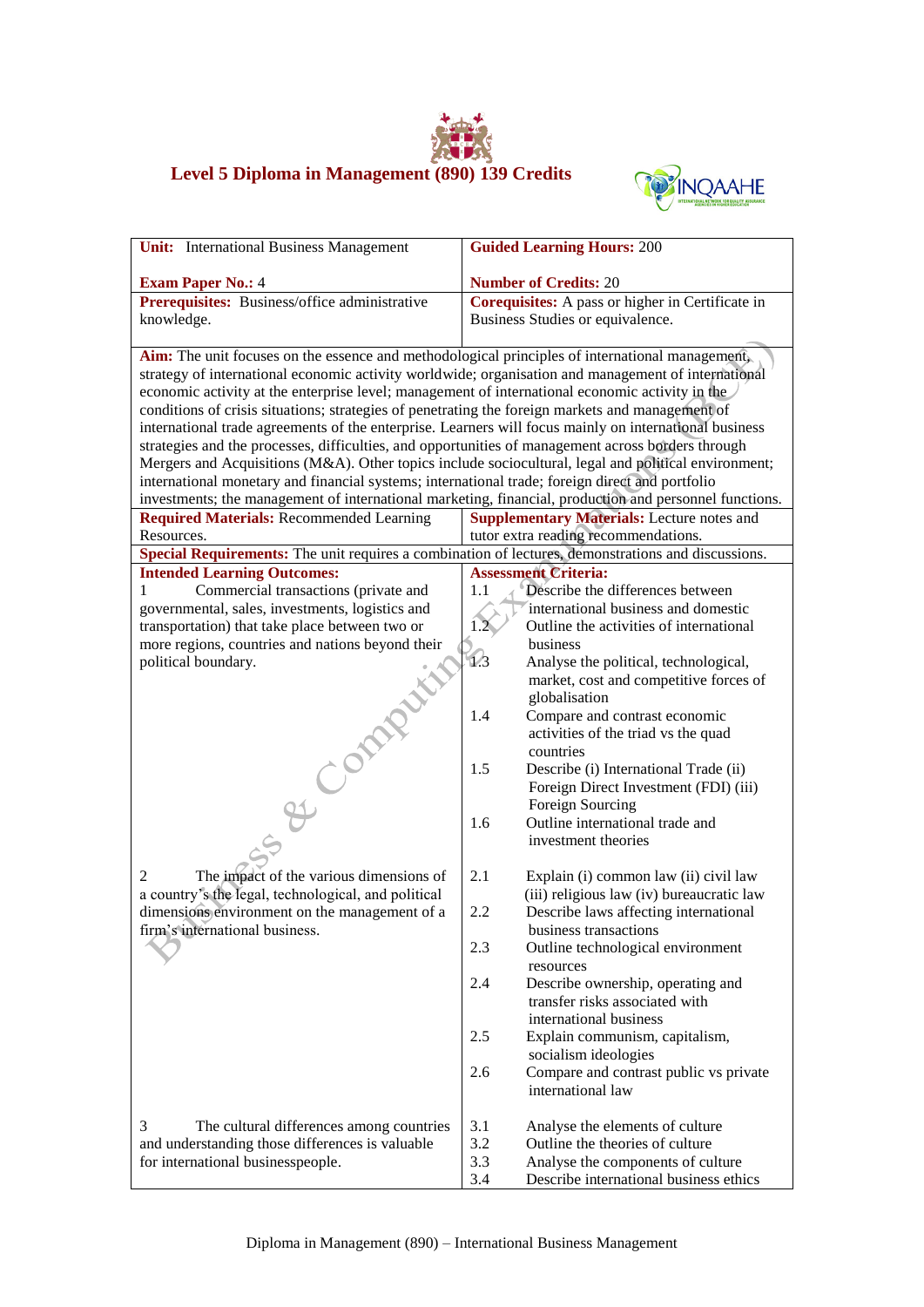|                                                                                               | 3.5 | and social responsibilities<br>Explain corporate social responsibility<br>and the areas of social responsibility  |
|-----------------------------------------------------------------------------------------------|-----|-------------------------------------------------------------------------------------------------------------------|
|                                                                                               | 3.6 | Analyse the international institutions<br>responsible for peace, global                                           |
|                                                                                               |     | international trade and economic and<br>political integration                                                     |
| The effects of international trade,<br>4<br>financing and investments, and the related cash   | 4.1 | Describe the international monetary<br>system and the balance of payments                                         |
| and credit transactions and how each has grown at<br>an extremely rapid pace in recent years. | 4.2 | Describe how to convert the international<br>monetary system                                                      |
|                                                                                               | 4.3 | Explain how to analyse the natural<br>resources and environmental<br>sustainability                               |
|                                                                                               | 4.4 | Explain direct and indirect exchange<br>rates                                                                     |
|                                                                                               | 4.5 | Describe the role of banks                                                                                        |
|                                                                                               | 4.6 | Describe economic and socio economic<br>forces                                                                    |
|                                                                                               | 4.7 | Analyse influences on a country's<br>accounting system                                                            |
| 5<br>How the private sector and government<br>policymakers weigh benefits and costs of trade  | 5.1 | Analyse trade policy issues on<br>government intervention                                                         |
| policy options, and how to boost competitiveness.                                             | 5.2 | Describe government economic<br>development programs, industrial                                                  |
|                                                                                               |     | policies and public choice analysis<br>Explain subsidies, foreign trade zones                                     |
|                                                                                               |     | and export financing as ways of                                                                                   |
|                                                                                               |     | promoting international trade                                                                                     |
|                                                                                               | 5.4 | Explain financial issues in international<br>trade                                                                |
| OPPRATI                                                                                       | 5.5 | Describe transaction,<br>translation and economic foreign-                                                        |
|                                                                                               |     | exchange exposures                                                                                                |
|                                                                                               | 5.6 | Describe controllable and uncontrollable<br>financial forces                                                      |
|                                                                                               | 5.7 | Describe labour mobility and<br>immigration issues                                                                |
| How to become more competitive and<br>6<br>play a leading role globally, why countries need a | 6.1 | Describe the role of General Agreement<br>on Tariffs and Trade (GATT)                                             |
| strong and coherent international science and<br>technology (S&T) policy.                     | 6.2 | Describe the goals of World Trade<br>Organisation (WTO)                                                           |
|                                                                                               | 6.3 | Analyse the degree of economic<br>integration in free trade area, customs<br>union, common market, economic union |
|                                                                                               | 6.4 | and political union<br>Describe European Union and other<br>trading blocs                                         |
| 7<br>How International Strategic Management                                                   | 7.1 | Explain factors affecting international                                                                           |
| is an ongoing management planning process<br>aimed at developing strategies to allow an       | 7.2 | strategic management<br>Explain international business' sources                                                   |
| organisation to expand abroad and compete<br>internationally.                                 | 7.3 | of competitive advantage<br>Describe distinctive competence, scope                                                |
|                                                                                               |     | of operations, resource deployment and<br>synergy components of international<br>strategy                         |
|                                                                                               |     |                                                                                                                   |